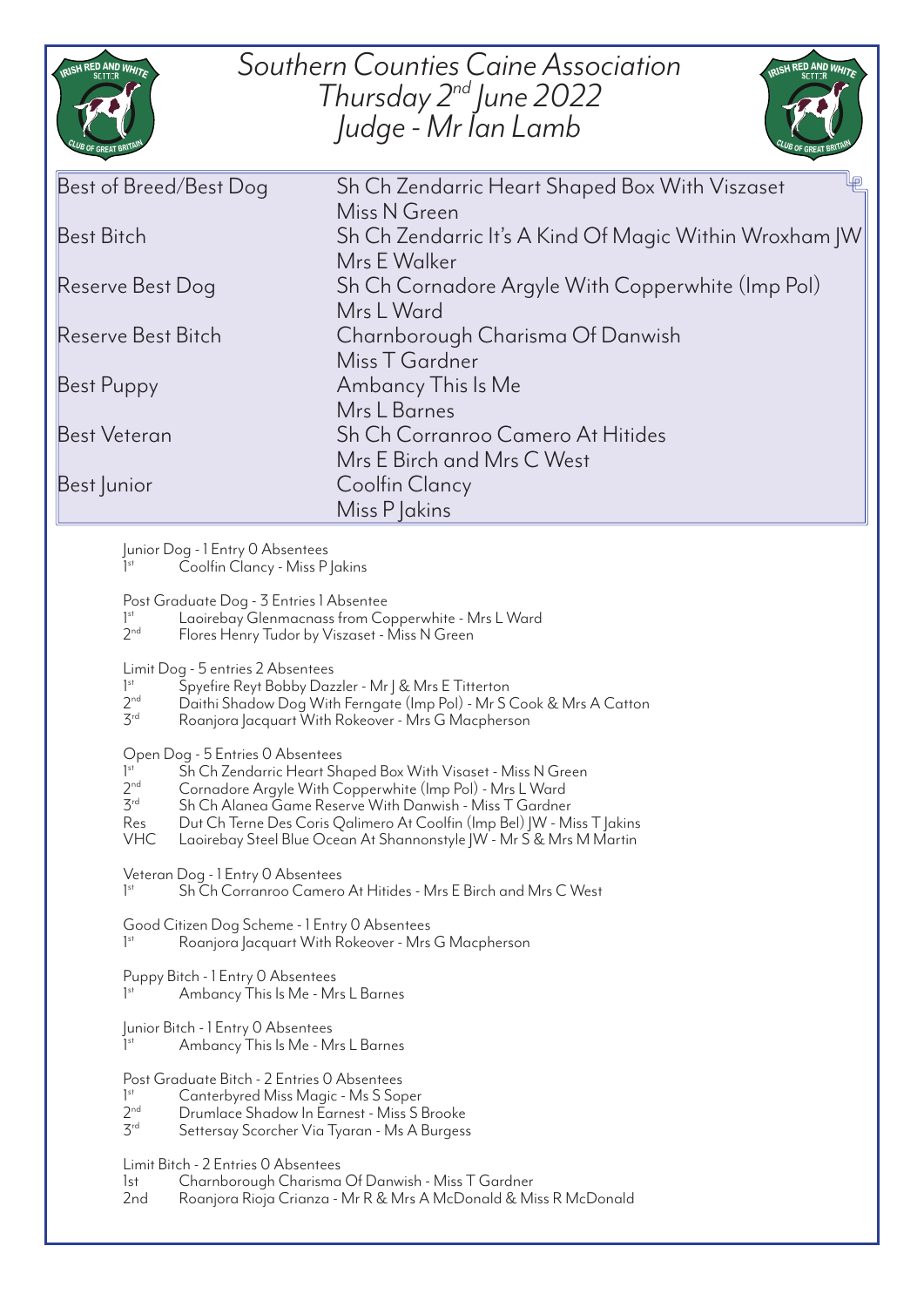

## *Southern Counties Canine Society 2nd June 2022 Judge ~ Mr Ian Lamb*



## Open Bitch - 5 Entries 0 Absentees

- $1<sup>st</sup>$ <br> $2<sup>nd</sup>$ Sh Ch Zendarric It's A Kind Of Magic Within Wroxham | W - Mrs E Walker
- $2^{nd}$  Sh Ch Alanea Holly Fern At Charnborough Mr T Sherratt & Mrs M Blackwell Sherratt<br><sup>3rd</sup> Sh Ch Romaunt Carry On Regardless With Verrami Mrs R Barney
- 3rd Sh Ch Romaunt Carry On Regardless With Verrami Mrs R Barney
- Res Lovenjoel Belle Of The Ball Ms S Soper<br>VHC Roaniora Montepulciano Mr R & Mrs 4

Roanjora Montepulciano - Mr R & Mrs A McDonald & Miss R McDonald

I would like to thank the association for inviting me to judge our wonderful breed. Also to the exhibitors who entered and hope you all enjoyed your day as much as I did.

Puppy Dog (0)

### Junior Dog (1)

1st Jakins' Coolfin Clancy - Nice young boy who shows lots of promise for the future. Lovely head and eye colour, with good reach of neck into well laid shoulders. Good topline and nice rear angles, standing on nice tight feet. Just needs time which is what I would expect at this young age.

### Post Graduate Dog (3,1a)

1st Ward's Laoirebay Glenmacnass from Copperwhite - Lovely head and eye with well set ears on this young man. Good shoulder placement and lovely topline both stood and on the move. Moved with drive.

2nd Greens Flores Henry Tudor by Viszaset - Finer in head than 1 but still a lot to like about this dog. Well muscled throughout with plenty of forechest and good rear angles. Moved out well.

#### Limit Dog (5, 2a)

1st Titterton's Spyefire Reyt Bobby Dazzler - Super dog in outline and balance. Lovely head with soft expression. Well laid shoulders and level topline which he holds on the move. I'm sure it won't be long before he gets top honours

2nd Carton and Cooks Daithi Shadow Dog with Ferngate (IMP POL) - Another lovely dog who is well balanced with good proportions. Masculine head but still has a soft expression, good depth and spring of rib with strong hindquarters. Moved out well. 3rd Macpherson's Roanjora Jacquart with Rokeover

### Open Dog (5)

1st Green's Sh Ch Zendarric Heart Shaped Box with Viszaset - Often watched this dog from ringside and wasn't disappointed when I got my hands on him. Good muscle tone throughout,good forechest and depth. Lovely topline on the move and powerful driving action from the rear. CC and BOB.

2nd Ward's Sh Ch Conadore Argyle with Copperwhite (IMP POL) - Different type to 1 but still a quality dog who has a beautiful head and expression. Lovely in outline and well put together. Moved well and pushed hard for 1st place. RCC.

3rd Gardner's Sh Ch Alanea Game Reserve with Danwish

Res Jakins' Dut Ch Terne Des Cori's Qalimero at Coolfin (IMP BEL) JW VHC Martin's Laoirebay Steel Blue Ocean at Shannonstyle JW

### Veteran Dog (1)

1st Birch and West Sh Ch Corranroo Camero at Hitides - Quality dog who stood on lovely feet with plenty of forechest and nice return of upper arm. Lovely head and eye colour with good topline and tailset. Moved well, maybe a couple of pounds off would complete the picture on the move.

Good Citizen (1)

1st Macpherson's Roanjora Jacquart with Rokeover - Nice young man who is well balanced, with a pleasing head, good shoulder placement and correct topline. Moved well.

### Puppy Bitch (1)

1st Barnes Ambancy This Is Me - Pretty little girl with a lot to offer. Today she seemed a little unsettled as it wasn't her usual handler. Moved really well once she had settled.

Junior Bitch (1) As above.

Post Graduate Bitch (4,1a)